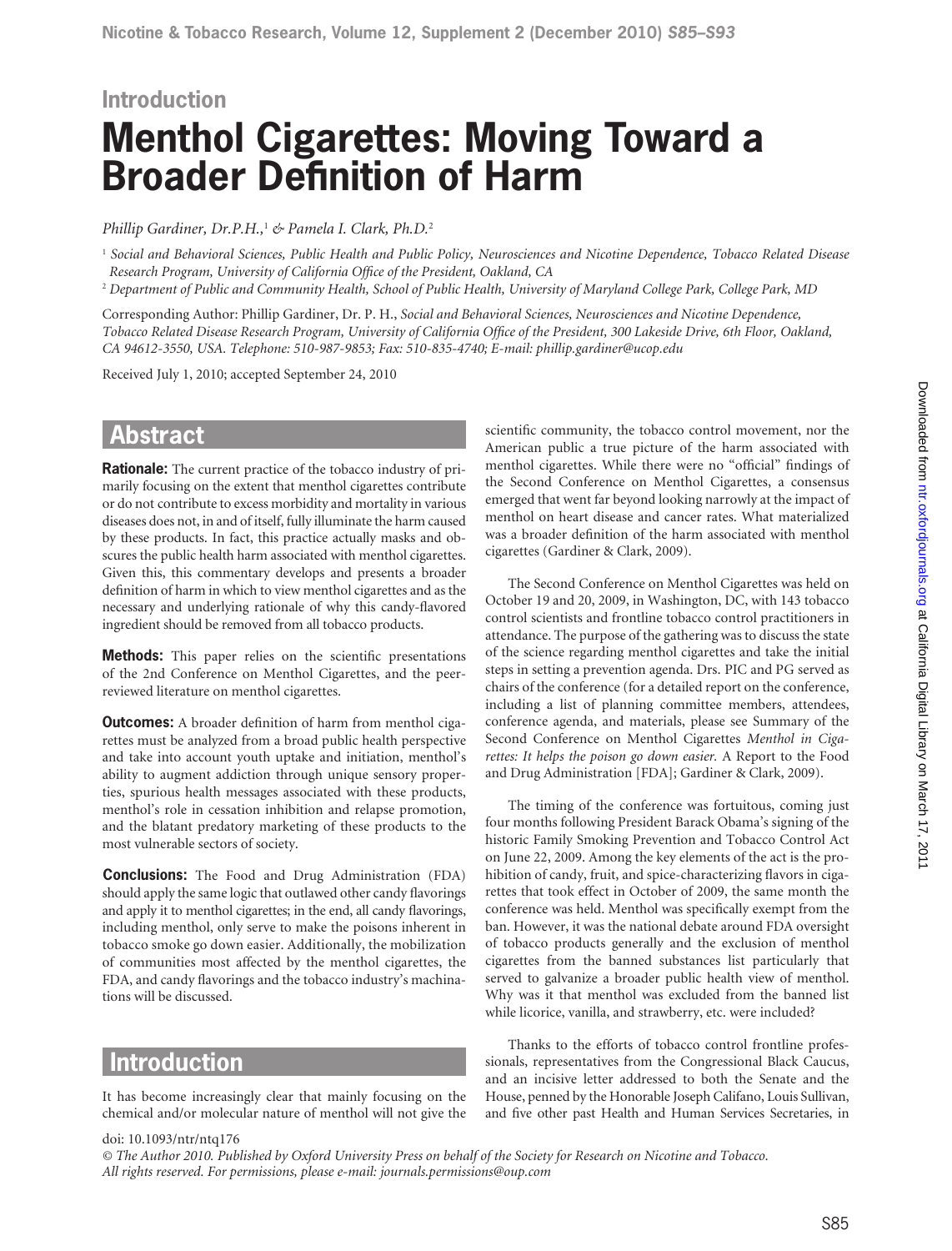June of 2008, led to amending the FDA legislation. The Health and Human Services Secretaries' letter minced no words and put the social justice questions squarely before Congress, in part it read:

"[B]y failing to ban menthol, the bill caves to the financial interests of tobacco companies and discriminates against Blacks—the segment of our population at greatest risk for the killing and crippling smoking-related diseases. It sends a message that Black youngsters are valued less than White youngsters. To make the pending tobacco legislation truly effective, menthol cigarettes should be treated the same as other flavored cigarettes. Menthol should be banned so that it no longer serves as a product the tobacco companies can use to lure Black children. We do everything we can to protect our children in America, especially our White children. It is time to do the same for all children" (Califano et al., 2008).

The resulting amendment that was spearheaded by Congressional Black Caucus member, Donna Christensen (D-VI), required that "immediately upon the establishment of the Tobacco Products Scientific Advisory Committee, the Secretary shall refer to the Committee for report and recommendation, under section 917(c) (4), the issue of the impact of the use of menthol in cigarettes on the public health, including such use among Blacks, Hispanics, and other racial and ethnic minorities" (for a detailed history and account of the amending of the FDA legislation, see Menthol Moves Center Stage; Gardiner, 2008).

Below, we make the case against menthol cigarettes. First, we assert a broader definition of harm. Following that we review the FDA's logic in prohibiting candy flavorings and how that reasoning should be applied to menthol cigarettes, the ultimate candy-flavored product. Following this, we examine the critical role of community organizing in the fight against menthol cigarettes. We will also look at the role of the tobacco industry's fight to maintain menthol in cigarettes. Lastly, we will identify some thorny questions surrounding the banning of menthol in cigarettes, including potential unintended consequences and the road forward for tobacco control in this arena.

## **Toward a Broader Definition of Harm**

The harm and detriment to the public's health from mentholated cigarettes cannot be measured mainly by mortality rates associated with using these products. Given that cigarettes, when used as directed, kill 50% of the people who smoke them, tying menthol cigarette use to increased risk of tobacco-related diseases has been difficult. Generally, epidemiological studies are used to try to make that connection (Brooks, Palmer, Strom, & Rosenberg, 2003; Carpenter, Jarvik, Morgenstern, McCarthy, & London, 1999; Friedman, Sadler, Tekawa, & Sidney, 1998; Hebert & Kabat, 1988, 1989; Kabat & Hebert, 1991, 1994; Murray, Connett, Skeans, & Tashkin, 2007; Pletcher et al., 2006; Sidney, Tekawa, Friedman, Sadler, & Tashkin, 1995; Stellman et al., 2003) The problems with this approach are (a) these tools may be just too blunt to detect a difference in harm in the presence of the overwhelming harm associated with smoking any tobacco product and (b) it is difficult to identify "menthol cigarette users" without error, particularly since most of the reported studies were not originally designed to address menthol cigarettes.

Only one epidemiological study to date has found an association between menthol cigarette use and an increased risk of lung cancer mortality compared with none menthol smokers (Sidney et al., 1995). And the effects found in that study were limited to men only. On the other hand, there have been at least four studies that found no association between menthol cigarette use and lung cancer mortality (Brooks et al., 2003; Carpenter et al., 1999; Kabat & Hebert, 1994; Stellman et al., 2003).

Correspondingly, laboratory-based studies have been hampered by the inability to get established menthol or nonmenthol smokers to use the opposite cigarette type for the extended periods necessary to compare classic measures of toxicity (Clark, Babu, & Sharma, 2008). Even laboratory-based exposure studies have had mixed results. For instance, when comparing biomarkers of exposure (e.g., cotinine and CO) between menthol smoking and nonmenthol smoking, some studies showed decreased values, some increased, and some no difference (Ahijevych, Gillespie, Demirci, & Jagadeesh, 1996; Ahijevych & Parsley, 1999; Benowitz, Herrera, & Jacob, 2004; Clark, Gautam, & Gerson, 1996; Jarvik, Tashkin, Caskey, McCarthy, & Rosenblatt, 1994; Miller et al., 1994; Sellers, 1998; Williams et al., 2007). These varying findings and values may be explained by the type of cigarettes that were tested. Each cigarette manufacturer produces their own menthol cigarette, a unique cocktail of chemicals and carcinogens, leading to different chemical footprints (Hoffmann & Hoffmann, 1997). Since cigarettes are so highly engineered, there are likely many differences between menthol and nonmenthol cigarettes other than menthol levels. Additionally, it is important to keep in mind that all commercial tobacco products have some menthol in them—only a small percentage of cigarettes have enough to be considered "characterized" as menthol cigarettes (Hopp, 1993). When taken together, comparisons between brands and types of cigarettes become problematic at best.

Initially, like most other people in the field, we had a narrower definition of harm, thus following the epidemiological paradigm to a dead end. In articles in the latter part of 1990s and earlier this decade, both Drs. PG and PIC suggest that there may be some chemical property associated with menthol that is leading to so many Black lung cancer deaths (Clark et al., 1996; Gardiner, 2004). But it has become clear after a careful review of the evidence that we, along with many in the field, were asking the wrong questions and looking for answers in all the wrong places.

Harm from menthol cigarettes must be viewed through a public health lens. This lens when properly focused shows that harm is not solely or mainly an individual consideration; rather, it is a group, community-wide societal concern that must be examined at a population level. Moreover, harm from menthol cigarettes is a social justice issue and must be located in its historic context. The long-standing and ongoing deliberate injurious assault and undermining of the public's health, especially directed toward the most vulnerable sectors of our society, by way of distortions and falsifications has lead to the disproportionate concentration of tobacco-related diseases among the Black population (Gardiner, 2004; U.S. Department of Health and Human Services, 1998).

Using a population level focus and a social justice prism, we will describe five areas from which harm emanates from menthol cigarettes: initiation and youth uptake, menthol's unique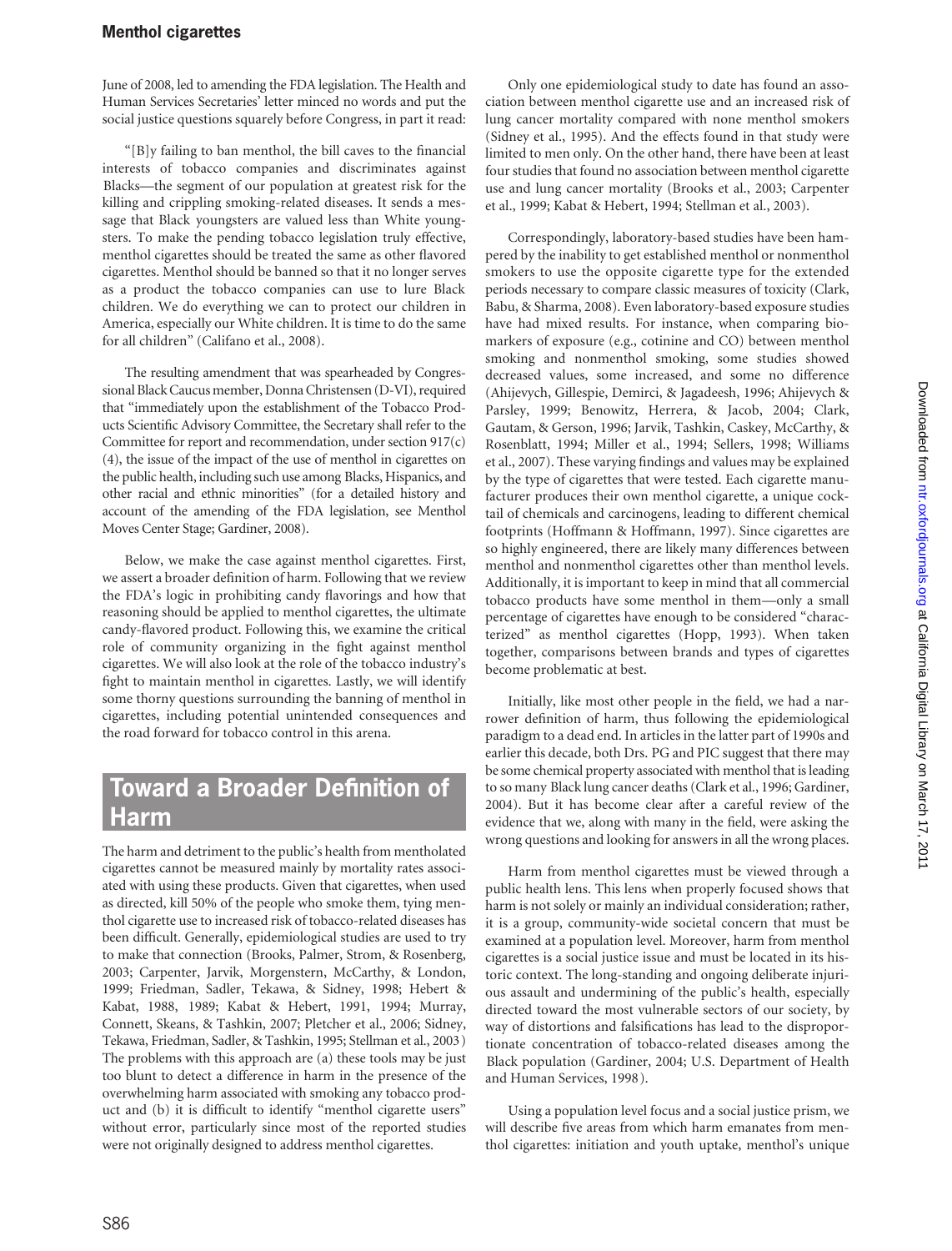reinforcing properties and its relationship to nicotine, spurious health messaging, inhibition of cessation and the promotion of relapse, and predatory marketing to the most vulnerable sectors of society.

### **Initiation and Youth Uptake**

A note before proceeding: We use the term "starter product" in the broadest sense of the word. The narrow reductionalist "first cigarette ever tried" definition misses the point. It is not a question of "cigarette number one," rather it is a question that after a few weeks or months of experimentation that a new smoker decides on a particular brand; this is the definition of a starter product. With this in mind, the scientific evidence is very strong that youth start with and prefer menthol cigarettes. The Hersey et al. (2006) seminal study using data from the Nation Youth Tobacco Survey showed that menthol cigarette use was significantly more common among newer and younger smokers. They reported that youth in middle school who had been smoking less than a year were significantly more likely to smoke menthol cigarettes compared with youth smokers who had been smoking more than a year (58.9% vs. 51.1%). Similarly, they demonstrated that menthol cigarettes are the cigarettes most commonly smoked in middle school (Hersey et al., 2006). In a recent paper by Substance Abuse and Mental Health Services Administration (SAMSHA), the authors confirm the Hersey's findings cited above. This new scholarship asserts that adolescents who recently starting smoking cigarettes were more likely to start with menthol cigarettes as opposed to non menthol cigarettes (SAMSHA, 2009; available at: http://www.oas .samhsa.gov/2k9/134/134MentholCigarettes.htm). Additionally, Klein et al. in a 2007 study found that 22.8% of 17-year-old smokers reported using flavored cigarettes in the past month compared with 6.7% of smokers who were 25 years or older (Klein et al., 2007).

The tobacco industry has known for decades that menthol cigarettes were a starter product for youth. Advisors to one tobacco company developed concepts for a "youth cigarette" stating, "It's a well-known fact that teenagers like sweet products" (Memo to Brown & Williamson, September 1972). Additionally, the FDA Flavored Cigarettes Fact Sheet identifies other industry documents that show their conscious targeting of youth with candy-flavored products (http://www.fda.gov/TobaccoProducts /ProtectingKidsfromTobacco/FlavoredTobacco/ucm183198.h tm). Recent scholarship by Kreslake, Wayne, and Connolly (2008) demonstrates that the tobacco industry manipulated menthol levels in cigarettes to ensure the uptake by young smokers. The trend is pretty clear; since menthol can mask the harshness of tobacco smoke and has a minty candy-like flavor, menthol cigarettes have emerged as the ideal starter product for youth. When viewed from a societal level, as opposed to an individual level, we see that American youth, as a group, are at risk for becoming lifetime smokers because of menthol cigarettes.

### **Augments Addiction Through Unique Reinforcing Properties**

Virtually all cigarettes contain menthol, though most at subliminal levels. Use of menthol in manufacturing mentholated cigarettes varies from a relatively weak level of 0.1%–0.2% to a strong application level of 0.2%–0.45% by tobacco weight (Hopp, 1993). The use of menthol is generally higher in low

nicotine cigarette brands compared with higher nicotine brands. Menthol serves to reduce tobacco smoke's harshness and with its ability to stimulate cold receptors, it gives the smoker the sensation of deeper and cooler inhalation (Ferris & Connolly, 2004). Moreover, menthol's local analgesic effects serve to smooth the smoking experience. Interestingly, menthol also stimulates taste buds on the tongue, similar to the properties of capsaicin in hot sauce (Simons, Carstens, & Carstens, 2003).

We also know that menthol desensitizes nicotinic receptors, much like nicotine does, and recovery from desensitization is very slow (Anand & Lin, 2002). Moreover, research has established that menthol acts centrally to affect nicotine effects on body temperature, leading some to suggest that menthol as an additive in cigarettes must affect how smokers' respond to nicotine in the central nervous system (Ruskin, Anand, & LaHoste, 2007, 2008). Further investigations by neuroscientists may establish that people addicted to menthol cigarettes are not only addicted to the nicotine in cigarettes but also to the menthol sensation that accompanies it.

Menthol is a classic reinforcer; the minty taste, the excitation of taste buds, the coolness, and the sense of deep inhalation, in and of themselves, are triggers for smoking. In this regard, menthol serves as the ultimate candy flavoring. It not only masks the harshness of cigarette smoke, which even the tobacco industry admits kills 50% of its users, but also delivers a minty taste along with other unique sensory stimulations, over and above the nicotine, thus giving the smoker additionally reasons to light up.

### **Spurious Health Messages**

From their inception, the tobacco industry has promoted menthol cigarettes as a safer and healthier alternative to regular cigarettes. Those health messages for soothing sore throats were even outlawed in 1942 but in one form or another have persisted to this day (Gardiner, 2004). Whether marketed as cool and refreshing, alive with pleasure, or mild and invigorating, unfortunately, these types of messages have had their intended impact, especially among vulnerable sectors of our society. As far back as 1968 and continuing even today, Black smokers and other menthol smokers have reported that they felt menthol cigarettes were less harsh, tasted better, and were healthier (Tibor Koeves Associates, 1968; Hymowitz, 1995; Richter, 2008). Research published as late as 2010 is showing that menthol cigarette smokers believe that their cigarettes have medicinal properties and are less harmful than nonmenthol cigarettes (Unger, Allen, Leonard, Wenten, & Cruz, 2010). Newport, the menthol industry leader once promoted their cigarettes as *"Newport: Alive with Pleasure"* is a case in point. Here, one of the most deadly products in the world is being promoted as alive with pleasure, what a contradiction in terms. Even Lorillard must have taken note of this blatant inconsistency since they subsequently amended that slogan to *Newport Pleasure*.

### **Cessation Inhibitor and Relapse Promoter**

While not all studies show menthol inhibiting cessation (Fu et al., 2008; Hyland, Garten, Giovino, & Cummings, 2002; Murray et al., 2007), there are, on the other hand, a number of studies that show that menthol retards and undermines cessation efforts.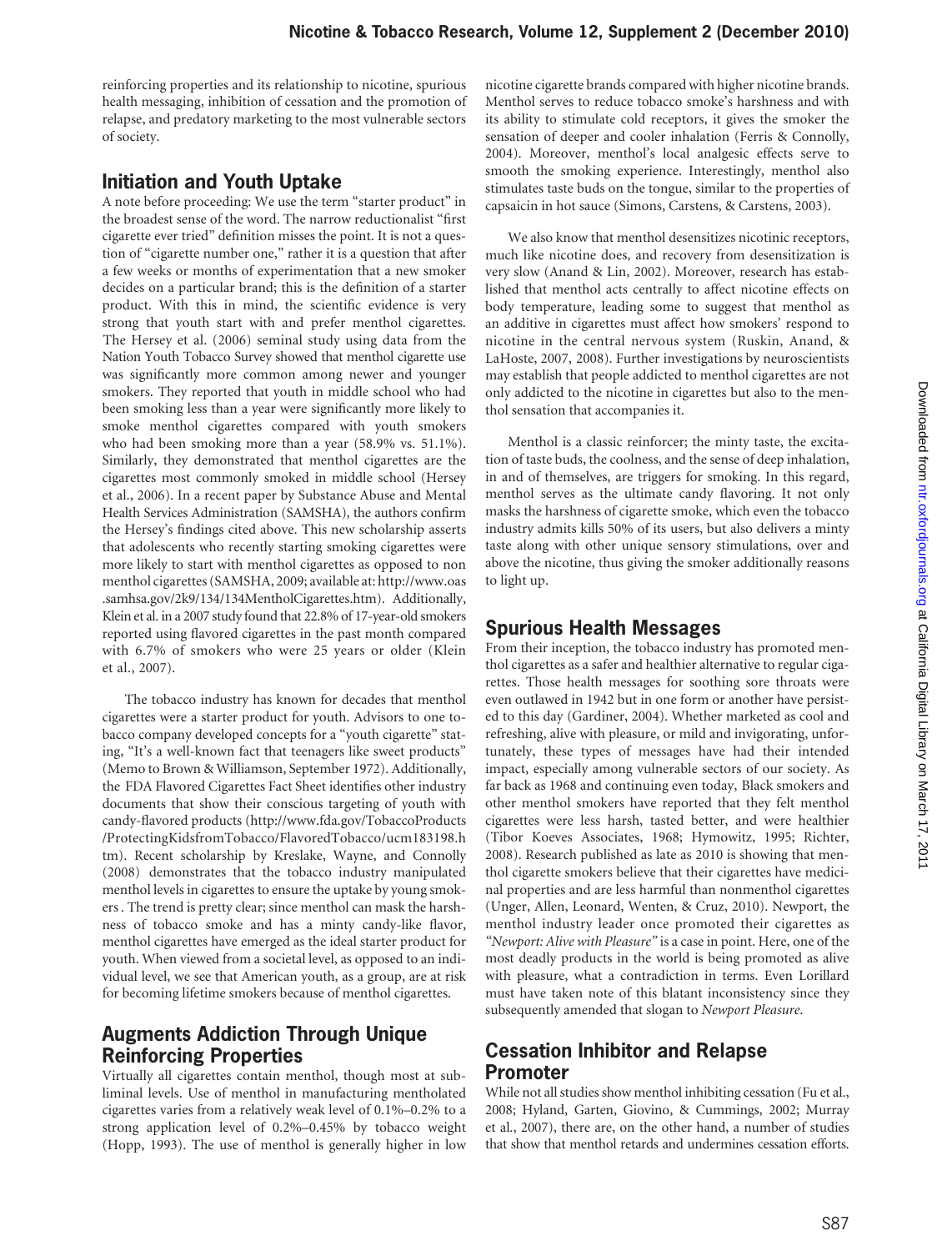Research has found that Black menthol smokers are less successful with cessation regimens (Okuyemi, Ebersole-Robinson, Nazir, & Ahluwalia, 2004; Okuyemi, Faseru, Sanderson, Bronars, & Ahluwalia, 2007). Moreover, menthol has been shown to attenuate the effect of bupropion among Black menthol smokers (Okuyemi et al., 2003). In another study, both Latinos and Black menthol smokers had lower quit rates than their regular cigarette smoking counterparts (Gandhi, Foulds, Steinberg, Lu, & Williams, 2009). Pletcher et al. (2006) found that while menthol and nonmentholated cigarettes seem to be equally harmful per cigarette smoked in terms of atherosclerosis and pulmonary function decline, they also found that menthol cigarettes may be harder to quit. This later study was the first to find significant increase in relapse associated with menthol cigarette smoking. It seems that menthol cigarette smokers not only have to get over the rewards associated with nicotine but also must get over the rewards associated with menthol (candy mint taste, sensory excitations, and cooling).

### **Predatory Marketing**

Probably the hallmark of the history of menthol cigarettes is the relentless and unabashed marketing to Blacks, one of the most vulnerable sectors of the U.S. population. The blanketing of menthol messages to this community has covered literally every aspect of life, from Black-owned publications and jazz concerts through civil rights groups, to massive billboards throughout the Black community. Numerous authors have commented on this phenomenon (Gardiner, 2004; Sutton & Robinson, 2004; Yerger & Malone, 2002; Yerger, Przewoznik, & Malone, 2007 ) The inundation of the Black community with menthol messages and products has been characterized by one author, the African Americanization of menthol cigarettes (Gardiner, 2004).

The tobacco industry's tactics to promote menthol products, especially in the Black community, are strictly up to date and resonate with the current trends in hip-hop culture. The tobacco industry knows that hip-hop is much broader than just Rap music and that hip-hop culture appeals to both urban and suburban youth. Elaborating on this theme at the Second Conference on Menthol cigarettes, George Crawford, health consultant and advocate, demonstrated with slide after slide that elements of hip-hop culture identified and targeted by the tobacco industry include not only rap music but also dance, graffiti, language, cars (particularly rims), clothes, jewelry (ice and bling) alcohol, drugs, and of course tobacco (Gardiner & Clark, 2009).

Mr. Crawford went on to show that using the pictures and images of well-known rap artists to promote tobacco products has become standard fare. Rap artists dressed in hip-hop attire, including do-rags, cocked baseball hats, diamond ear studs, gold and silver chains (the bling-bling), sports t-shirts, tennis shoes, and baggy pants, are all decked out to sell not only menthol cigarettes but also blunt wrappers (i.e., a tobacco sheet used to role marijuana joints). More often than not these blunt wraps, as they are called, are candy and fruit flavored and some are mentholated (Gardiner & Clark, 2009).

La Tanisha Wright, National States Director of the National African American Tobacco Prevention Network, drew on her prior experience of working in the tobacco industry to verify the predatory nature of their marketing. Ms. Wright pointed out that R.J. Reynolds used the term "focus" communities and/or stores to designate areas with urban characteristics, high menthol sales, and low-income clientele, predominately minority and most often Black or Latino communities. Correspondingly "nonfocus" areas were suburban, low-menthol sales, and for the most part, White communities. The tobacco industry places the highest quantities of mentholated products in "focus" retail stores (Gardiner & Clark, 2009).

Ms. Wright added that retail stores in "focus" areas receive higher discount rates on mentholated cigarettes compared with other brands. In "nonfocus" communities, menthol products were discounted \$0.50 a pack; on the other hand in "focus" communities, mentholated cigarettes are discounted between \$1.00 and \$1.50 per pack. Other promotions were more attractive in "focus" stores compared with "nonfocus" stores. In "focus stores," *buy 1 get 1 free* promotions predominated, while in "nonfocus" stores, *buy 2 get 1 free* was the general rule (Gardiner & Clark, 2009).

The tobacco industry places a higher quantity of interior and exterior signs at "focus" retails stores compared with "nonfocus" retail stores. On average during the earlier part of this decade, R.J. Reynolds placed four to eight exterior signs in "nonfocus" retail stores. Conversely, in "focus" retail stores, upward of 20 exterior signs was the normal practice. Similarly, tobacco advertisements have a higher profile in "focus" retail outlets compared with "nonfocus" retail outlets (Gardiner & Clark, 2009). Ms. Wright's personal experiences have been borne out by recent research; Seidenberg, Caughey, Rees, and Connolly (2010) in comparing advertisement sign size, menthol and price between a minority community and a nonminority community, found that in low-income/minority communities, there were larger tobacco advertisements, proportionately more menthol ads and products advertised at a lower price .

This type of predatory marketing of a deadly product that has been sweetened with menthol just on face value is an outrage and clearly a social justice issue. Kwesi Harris, one of the leaders against the Kool Mixx Campaign of 2004, speaking at the Second Conference on Menthol Cigarettes said, " . . . that the marketing of menthol to the African American community was not only targeted marketing, but also it was a question of environmental racism. These products were marketed to the least informed about the health effects of smoking, had the fewest resources with which to fight back, had the lowest amount of social support and had the least access to cessation services this is indeed, a social justice issue."(Gardiner & Clark, 2009)

Hence, youth uptake and initiation, spurious health messages, cessation inhibition and relapse promotion, augmenting addiction through unique sensory properties, and the blatant predatory marketing to the most vulnerable sectors of society all are societal level phenomena, and all must be considered in the calculation of harm of menthol cigarettes.

## **The FDA and Candy Flavoring: Why Not Menthol?**

In the Family Smoking Prevention and Tobacco Control Act, 13 specific flavorings are identified to be banned by the FDA: strawberry, grape, orange, clove, cinnamon, pineapple, vanilla, coconut, licorice, cocoa, chocolate, cherry, or coffee (Family Smoking Prevention and Tobacco Control Act, 2009). In fact,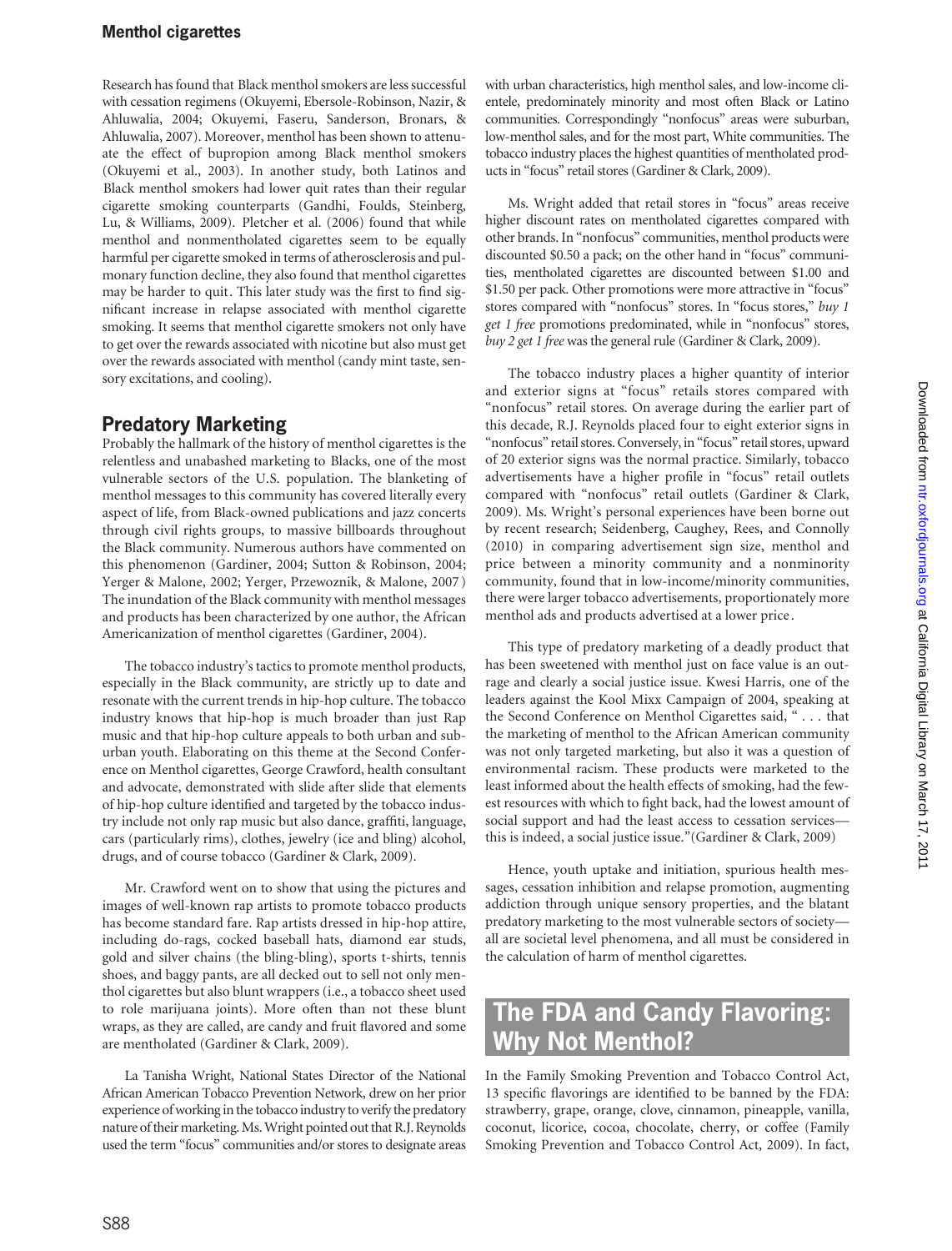on September 22, 2009, the ban went into effect. In an open letter to the tobacco control community, the FDA stated categorically: "Smoking is the leading cause of preventable death in the United States. An important way to reduce the death and disease caused by smoking is to prevent children and adolescents from starting to smoke. Scientists have found that kids think flavored tobacco products are safer and less addictive than regular tobacco products." Additionally, the FDA Flavored Tobacco Fact Sheet cites numerous articles that confirm the fact that flavored cigarettes are "starter" products for youth (http://www.fda.gov/TobaccoProducts/ProtectingKidsfrom Tobacco/FlavoredTobacco/ucm183198.htm) (Food and Drug Administration, 2010).

The FDA needs to apply the same logic to menthol in cigarettes that it applied to the 13 flavoring ingredients cited above. As we pointed out above, there is ample research showing that menthol is a starter product for youth; it is the ultimate candy flavoring, with its own reinforcing properties. There was not endless research and discussion at the FDA about those 13 banned flavorings. There were not teams of scientists trying to find out if vanilla cigarettes are more dangerous than nonvanilla cigarettes. There were not calls for five more years of research to determine if cinnamon or pineapple cigarettes increase the likelihood that one might develop lung cancer compared with regular cigarettes. All the 13 identified products were prohibited because it was believed that they would serve as starter products for youth and using this same logic, menthol, the ultimate candy flavoring, should be prohibited too. In the end, all candy flavorings including menthol only serve to make the poisons in cigarettes go down easier.

It is important to note that FDA Commissioner, Margaret Hamburg, M.D., in talking about banning candy flavorings in cigarettes stated that "Almost 90 percent of adult smokers start smoking as teenagers. These flavored cigarettes are a gateway for many children and young adults to become regular smokers. The FDA will utilize regulatory authority to reduce the burden of illness and death caused by tobacco products to enhance our Nation's public health." We are buoyed by Dr. Hamburg's statements since menthol cigarettes with their candy flavor have been shown to be a precarious gateway for youth to smoking and a life of disease and addiction; Menthol, like the 13 other candy flavorings, should be eliminated from tobacco products altogether.

## **Organizing Affected Communities: Blocking Menthol Is Not Solely the Responsibility of the FDA**

The mobilization of communities most affected by menthol cigarettes is critical in stemming the tide and blunting the impact of these products on the most vulnerable communities. Previous community-wide mobilizations have been shown to be effective and successful in thwarting the tobacco industry's promotion of menthol cigarettes and the predatory marketing of these products. Case in point was the campaign to block "Uptown Cigarettes," previously described by Robinson and Sutton (1994) (Robinson et al., 1992). R.J. Reynolds' failed attempt to introduce

a specifically "Black" cigarette into the Philadelphia Black community was brought about by a coalition of community forces that forcefully argued that community members, and only community members, had the right to determine what products could and should enter their community. The coalition against Uptown Cigarettes also pointed out how the Reynolds campaign impacted smokers as well as not smokers (Robinson & Sutton, 1994; Robinson et al., 1992) This empowering message along with general antitobacco and standard health messages galvanized a movement and generated a sentiment, which caught the local and national media's attention. The clamor created at the community level resulted in Dr. Louis Sullivan, then Secretary of Health Human Services, traveling to Philadelphia to denounce the Reynolds campaign. Indeed the day following Dr. Sullivan's condemnation, Reynolds dropped its bid to market this "black cigarette brand" altogether (Gardiner & Clark, 2009).

Similarly, Brown & Williamson's Kool Mixx marketing campaign of 2004 went up in smoke when a community-based coalition exposed the industry's real motives of using hip culture and music to attract Black youth to Kool cigarettes (Gardiner & Clark, 2009). During this campaign, the tobacco industry used hip-hop vernacular, images, DJs, and rappers and sought to host a series of events around the country to popularize their cigarette brand, culminating with a major event/ party in Chicago. Community activists' messages and their own counter-marketing campaign began to resonate within the community and coupled with the suing of Brown & Williamson for violation of the 1998 Master Settlement Agreement: The Kool Mixx campaign was terminated, never culminating in the rap contest cum tobacco orgy as initially envisioned.

These community-based movements highlight some key lessons in taking up the fight against menthol cigarettes, which were elaborated by Kwesi Harris at the Second Conference on Menthol Cigarettes (Gardiner & Clark, 2009) Mr. Harris pointed out that organizing the community requires bringing all segments together to fight the tobacco industry, including the faith community, street organizations (gangs), health voluntaries, legal representatives, elected officials, tobacco control activists, and regular community folks. Establishing a common denominator that all can rally around proved to be key in Philadelphia and Chicago. In the case of the Kool Mixx campaign in Chicago, that common denominator was health and the health of our community. Similarly, in the campaign against Uptown cigarettes in Philadelphia, the common denominator was that the community should decide what comes into their community. Additionally, both campaigns used cultural images and messages that were appropriate and were understood by the community.

Each campaign used grassroots organizing to pull together disparate parts of the Black community and at the same time countered the tobacco industry's media blitz with a media advocacy campaign of their own. In the Uptown campaign, a series of local and national articles exposing Reynolds's assault was critical in Louis Sullivan becoming aware of the campaign. For the Kool Mixx counter-media campaign, activists planned and developed their own culturally appropriate materials ranging from radio spots and fliers to a dedicated anti-Kool Mixx Web site (Gardiner & Clark, 2009).

Underscoring the many rich lessons from these campaigns is the fact that these were community efforts. In the regulatory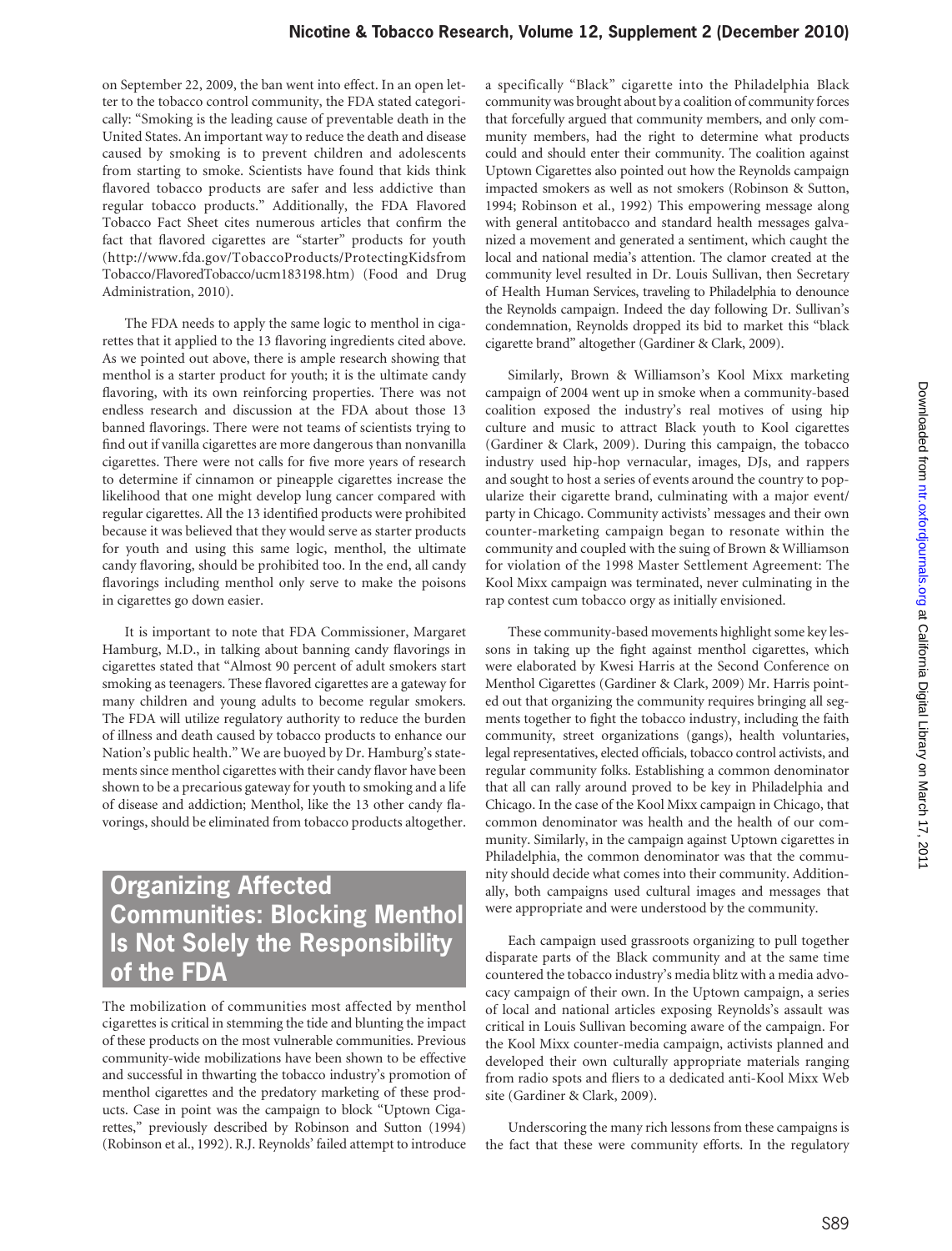fight to get the Tobacco Products Scientific Advisory Committee to recommend that the FDA ban menthol cigarettes, we cannot lose sight of the requirement to mobilize the most affected communities in this regard. Alongside of submission of scientific and technical reports, there should be an energized community pushing for change itself. And in doing this, we must not lose sight of a still very aggressive tobacco industry.

We should note that much attention has been paid to the impact of menthol cigarettes on the Black community, and given the tobacco industry's tawdry history toward this community, was and is to be expected. However, menthol cigarettes negatively impact other vulnerable sectors of our society. Women, youth, and other communities of color have not been spared the attention of the predatory marketing by the tobacco industry (Sutton & Robinson, 2004). While we cannot address all the issues and concerns faced by a multiplicity of communities, we feel that it is important to document at least one other community the growing use of menthol cigarettes. Native Hawaiians are case in point. Hawaiian youth have overwhelmingly adopted menthol cigarettes as their smokes of choice. In an ongoing survey conducted by the Hawaiian State Department of Health, they found that Hawaiian youth menthol cigarettes uses were above 60% in middle school and increased to more than 75% while in high school (Hawai'i State Department of Health, 2009; see Table 1).

While our presentation has focused mainly on Blacks, as Table 1 shows, other communities are being impacted by menthol cigarettes, and as they do, we are hopeful that their fight back will grow correspondingly.

## **The Tobacco Industry Circles the Wagons Around Menthol Cigarettes**

Since the publication of the special research supplement: Menthol Cigarettes: Setting the Research Agenda, which encapsulated the findings of the first Conference on Menthol Cigarettes, nearly 100 peer-reviewed articles have been published on the topic of menthol cigarettes (Gardiner & Clark, 2009). In this regard, two papers written by tobacco company scientists are noteworthy. Werley, Coggins, and Lee (2007) reviewed the existing published literature on menthol cigarette harm. Similarly, in 2010, Heck of Lorillard Tobacco Company also reviewed the published literature. Both concluded that menthol in cigarettes produced no additional harm. While their conclusions were to be expected, it should be borne in mind that what the industry really wants to do is maintain the discussion and debate about

### **Table 1. Hawaii Youth Tobacco Survey, 2000, 2003, and 2009, Hawaii State Department of Health, 2009**

|                       | Middle school |              |              | High school  |              |              |
|-----------------------|---------------|--------------|--------------|--------------|--------------|--------------|
|                       | 2000          | 2003         | 2009         | 2000         | 2003         | 2009         |
| Prevalence<br>Menthol | 38.4<br>61.5  | 21.1<br>61.4 | 17.2<br>70.0 | 63.3<br>76.1 | 47.8<br>75.8 | 36.9<br>78.4 |
| Kools                 |               | 56.1         | 27.1         |              | 61.1         | 57.6         |

harm associated with menthol cigarettes at the narrow biochemical and molecular level. As we pointed out earlier, at this level of abstraction, it is nearly impossible to show that menthol cigarettes pose a greater risk, over and above regular deadly cigarette products. However, on the other hand, when one steps back and surveys the broad public health implications of menthol cigarettes, the picture is strikingly clear. Menthol cigarettes have been shown to increase youth uptake, reinforce nicotine addiction, retard cessation, and promote relapse, while all the time, the tobacco industry falsely proclaims their "refreshing" benefits as they market these deadly products to the most vulnerable sectors of our society.

The industry's strategy to narrow the debate around the harm associated with menthol cigarettes was demonstrated clearly on the second day of the first meeting of FDA's Tobacco Product Scientific Advisory Committee (March 30 and 31, 2010; available at www.fda.gov/tobacco). As public speaker after public speaker sought to broaden the definition of harm associated with menthol cigarettes, representatives of Lorillard and R.J. Reynolds attempted to turn the conversation back to the narrow definition of harm, that is, the question of increasing toxicity. In their public testimony, they pointed out that menthol is not carcinogenic, not mutagenic, and generally recognized as safe and approved by the FDA; no differences in smoke chemistry or cigarette smoke condensate between menthol and nonmenthol cigarettes (Ogden, 2010). Quoting FDA nonvoting member Daniel Heck of Lorillard: "The published literature provides a substantial basis for a conclusion that the risks of cancers and other diseases associated with the smoking of menthol cigarettes are no different, qualitatively or quantitatively, than those associated with nonmentholated cigarette smoking' (Heck, 2010). The industry's narrow definition of harm must be jettisoned; only by looking outside of the microscope can we truly appreciate all the harm, the public health harm, associated with menthol cigarettes.

## **Discussion**

The FDA has been charged by Congress with regulating tobacco products, an historic step forward in and of itself. In the words of Dr. Lawrence Deyton, Director of FDA's Center for Tobacco Products, at the first meeting of the Tobacco Products Scientific Advisory Committee, "The bottom line is that when Congress passed, and President Obama signed the Tobacco Control Act into law, it was with the understanding that the traditional approach to product regulation wasn't relevant in the case of tobacco. In this instance, FDA's traditional standards of safety and effectiveness won't work; but a public health population health standard does, and that is what the Tobacco Control Act requires us to use."

To fulfill the promise of a public health and population health standard, a broader definition of harm associated with menthol cigarettes must be adopted. From our review of the literature, it is clear that the addition of menthol to cigarettes solely serves the purpose of helping the many poisons in cigarettes go down easier. This was thought to be true of the 13 banned ingredients; we suggest that it is true for menthol also. The FDA should not be in the business of allowing products that kill people to be as palatable as possible. It is therefore a suitable public health standard that the FDA requires that tobacco companies desist from adding menthol to cigarettes, at any level, characterizing or not.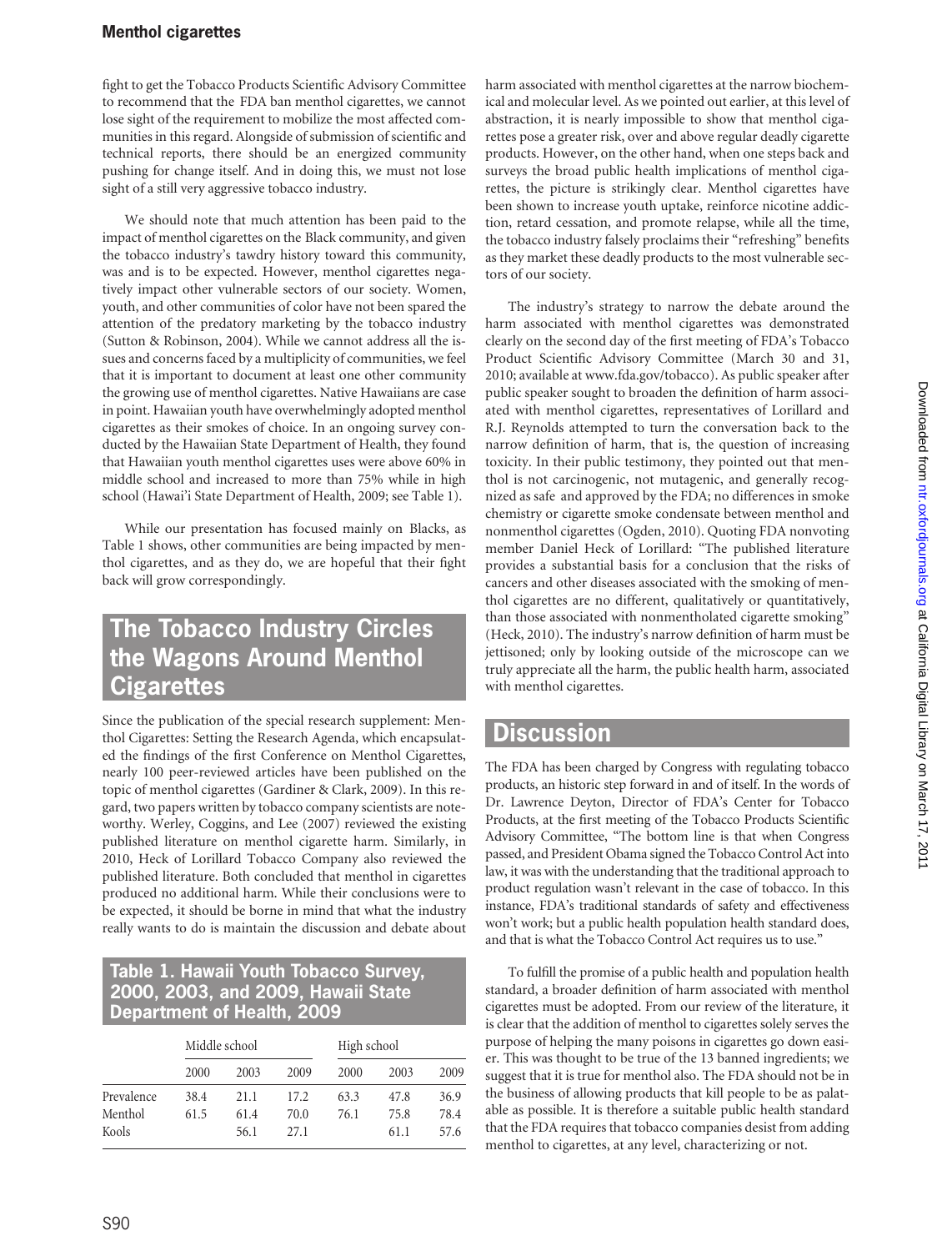The outright banning of menthol in cigarettes will require the tobacco control community as a whole to face up to potential consequences, such as a black market for menthol cigarettes, do-it-yourself mentholation products, and/or tobacco industry deceptions (e.g., use of menthol analogues). Particularly, the communities most affected by such a ban (e.g., Blacks) must be actively mobilized and engaged in the deliberations. The talented organizing that was demonstrated in the Uptown and Kool Mixx campaigns will need to be invigorated again; getting the message out that with menthol out of cigarettes, it will help in the fight for healthier communities.

If the FDA were to actually outlaw menthol in cigarettes, attention must be paid to the increased cessation demands that would result from such a policy. The tobacco control community generally, and the FDA's Center for Tobacco Products in particular, will have to dedicate more money, time, and programs and focus to those communities most impacted, where menthol cigarette use is epidemic. Indeed, this is an historic moment in tobacco control, and while outlawing menthol in cigarettes will not in and of itself end the scourge of tobacco, still it has the potential of going a long way toward lifting the burden of nicotine cum menthol addiction, especially among the most vulnerable sectors of our society. Let us heed the words of the past Secretaries of Health and Human Services and protect all of America's children. All parties must take advantage of this historic moment and stand up and do the right thing.

## **Funding**

Dr. PG was supported by the University of California Office of the President Tobacco Related Disease Research Program. Dr. PIC was supported by the University of Maryland, College Park.

## **Declaration of Interests**

*None declared.*

### **Acknowledgments**

*This commentary was made possible by the all participants of the Second Conference on Menthol Cigarettes. As co-chairs of the conference, we would like to extent special thanks to the members of the Planning Committee: Cathy Backinger, National Cancer Institute; Amber Thornton Bullock, American Legacy Foundation; Mirjana Djordjevic, National Cancer Institute; Stephanie Foster, American Legacy Foundation; Martha Davila-Garcia, Howard University; Bridgette Garrett, Centers for Disease Control and Prevention; Allison Hoffman, National Institute on Drug Abuse; Susan Marsiglia, Substance Abuse and Mental Health; Danny McGoldrick, Campaign for Tobacco-Free Kids; Makani Themba-Nixon; The Praxis Project; Ines Alex Parks, American Legacy Foundation; Robert Robinson, National African American Tobacco Prevention Network; William Robinson, National African American Tobacco Prevention Network; Allison Rose, National Cancer Institute, Eve Sharma, University of Maryland College Park; Patricia Sosa, Campaign for Tobacco-Free Kids; and Mitch Zeller, Pinney Associates.*

### **References**

Ahijevych, K., Gillespie, J., Demirci, M., & Jagadeesh, J. (1996). Menthol and nonmenthol cigarettes and smoke exposure in black and white women. *Pharmacology Biochemistry &Behavior*, *53*, 355–360. doi:10.1016/0091

Ahijevych, K., & Parsley, L. A. (1999). Smoke constituent exposure and stage of change in black and white women cigarette smokers. *Addictive Behavior*, *24*, 115–120. doi:10.1016/S0306

Anand, R., & Lin, L. (2002, November). *Menthol modulates the functional properties of nicotinic receptors*, Society for Neuroscience, Orlando, Florida. Abstract, Poster presentation.

Benowitz, N. L., Herrera, B., & Jacob, P., III (2004). Mentholated cigarette smoking inhibits nicotine metabolism. *Journal of Pharmacology and Experimental Therapeutics*, *310*, 1208–1215. doi:10.1124/jpet.104.066902

Brooks, D. R., Palmer, J. R., Strom, B. L., & Rosenberg, L. (2003). Menthol cigarettes and risk of lung cancer. *American Journal of Epidemiology*, *158*, 609–616. doi:10.1093/aje /kwg182

Califano, J., Sullivan, L. W., Shalala, D. E., Thompson, T. G., Bowen, O. R., Matthews, D., et al. (2008). Letter to Representatives and Senators re: The Family Smoking Prevention and Tobacco control Act. *New York Times*. Retrieved from: http://www.nytimes .com/2008/06/05/business/05TobaccoLetter.html?ref=business

Carpenter, C. L., Jarvik, M. E., Morgenstern, H., McCarthy, W. J., & London, S. J. (1999). Mentholated cigarette smoking and lung-cancer risk. *Annuals of Epidemiology*, *9*, 114–120. doi:10.1016/S1047-2797(98)00042-8

Clark, P. I., Babu, S., & Sharma, E. (2008, November). *Menthol cigarettes: What do we know?* Report to the World Health Organization, Study Group on Tobacco Product Regulation. Geneva, Switzerland.

Clark, P. I., Gautam, S., & Gerson, L. W. (1996). Effect of menthol cigarettes on biochemical markers of smoke exposure among black and white smokers. *Chest*, *110*, 1194–1198. doi:10.1378/chest.110.5.1194

Family Smoking Prevention and Tobacco Control Act. (2009). Section 907 Tobacco Product Standards; (a) In General; (1) Specific Rules.

Ferris, W. G., & Connolly, G. N. (2004). Application, function, and effects of menthol in cigarettes: A survey of tobacco industry documents. *Nicotine & Tobacco Research*, *6*(Suppl. 1), S43– S54. doi:10.1080/14622203310001649513

Food and Drug Administration. (2010). *Food and Drug Administration (FDA) website*. Retrieved from http://www.fda.gov /TobaccoProducts/ProtectingKidsfromTobacco/FlavoredTobacco /ucm 183198.htm

Friedman, G. D., Sadler, M., Tekawa, I. S., & Sidney, S. (1998). Mentholated cigarettes and non-lung smoking related cancers in California, USA. *Journal of Epidemiology and Community Health*, *52*, 202. doi:10.1136/jech.52.3.202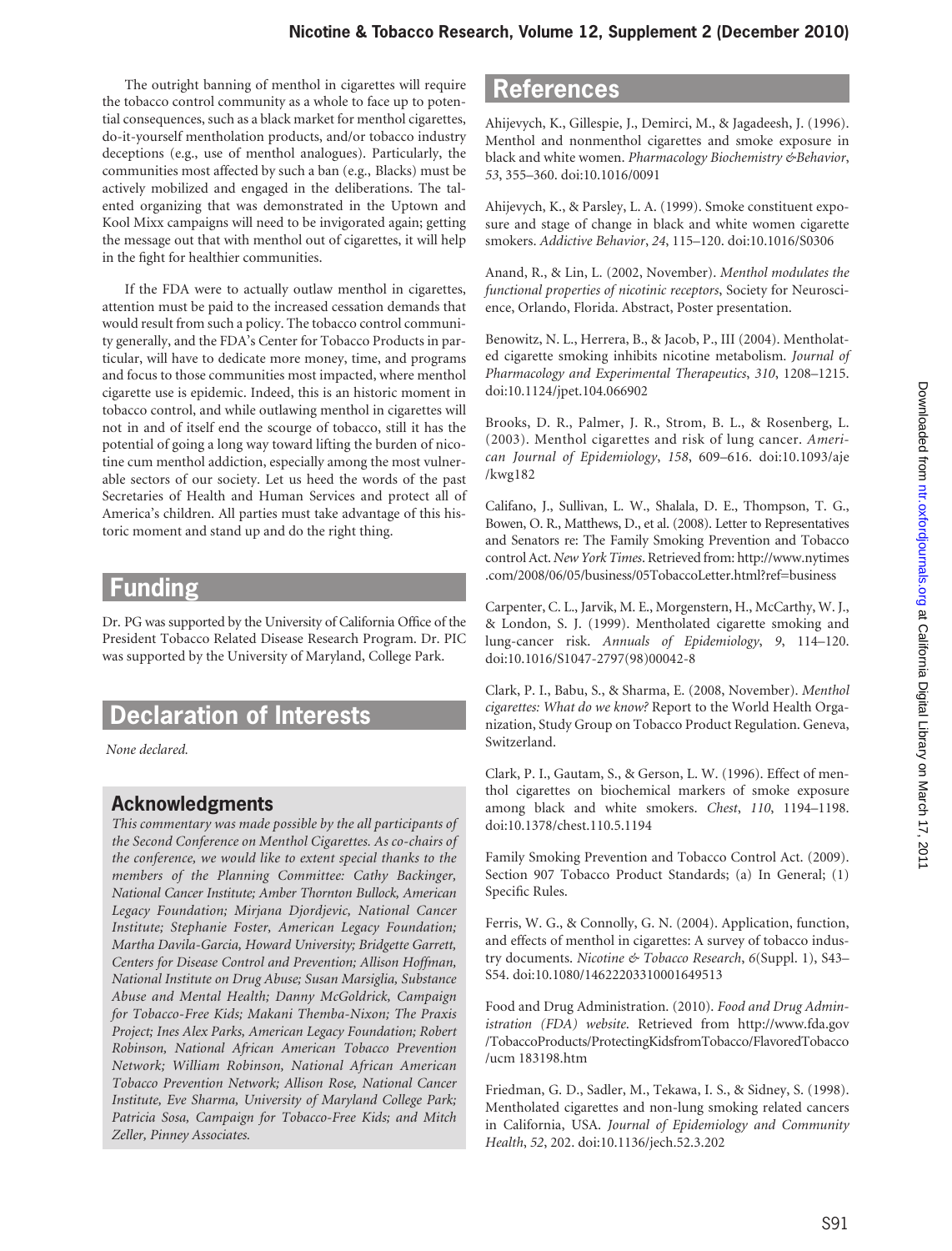Fu, S. S., Okuyemi, K. S., Partin, M. R., Ahluwalia, J. S., Nelson, D. B., Clothier, B. A., et al. (2008). Menthol cigarettes and smoking cessation during an aided quit attempt. *Nicotine & Tobacco Research*, *10*, 457–462. doi:10.1080/14622200801901914

Gandhi, K. K., Foulds, J., Steinberg, M. L., Lu, S. E., & Williams, J. M. (2009). Lower quit rates among African American and Latino menthol cigarette smokers at a tobacco treatment clinic. *International Journal of Clinical Practice*, 360–367. doi:10.1111/ j.1742-1241.2008.01969.x

Gardiner, P. *"Menthol moves center stage." Burning issues, Tobacco-Related Disease Research Program (TRDRP) newsletter. Vol. 10, No., 2, October 2008*. Retrieved from http://www.trdrp.org/burn ingIssues/1008/BurningIssues-menthol1008.asp

Gardiner, P., & Clark, P. I. (2009). *Summary of the Second Conference on Menthol Cigarettes. A Report to the FDA*. Retrieved from http://www.trdrp.org/Menthol\_Conference\_Summary\_ FDA\_Report\_2009.pdf 6-29-2010

Gardiner, P. S. (2004). The African Americanization of menthol cigarette use in the United States. *Nicotine & Tobacco Research*, *6*(Suppl. 1), S55–S65. doi:10.1080/14622200310001649478

Hawai'i State Department of Health. (2009). *Data highlights from the 2009 Hawai'i Youth Tobacco Survey (YTS) and comparisons with prior years*. Retrieved from http://www.hhdw.org/cm s/uploads/Data%20Source\_%20Other%20Reports/2009\_HYTS-SummaryReport.pdf

Hebert, J. R., & Kabat, G. C. (1988). Menthol cigarettes and esophageal cancer. *American Journal of Public Health*, *78*, 986– 987. Letters to the Editor.

Hebert, J. R., & Kabat, G. C. (1989). Menthol cigarette smoking and oesophageal cancer. *International Journal of Epidemiology*, *18*, 37–44. doi:10.1093/ije/18.1.37

Heck, D. J. (2010). A review and assessment of menthol employed as a cigarette flavoring ingredient. *Food and Chemical Toxicolog*, 48, S1–38. doi:10.1016/j.fct.2009.11.002

Hersey, J. C., Ng, S. W., Nonnemaker, J. M., Mowery, P., Thomas, K. Y., Vilsaint, M. C., et al. (2006). Are menthol cigarettes a starter product for youth? *Nicotine & Tobacco Research*, *8*, 403– 413. doi:10.1080/14622200600670389

Hoffmann, D., & Hoffmann, I. (1997). The changing cigarette, 1950–1995. *Journal of Toxicology and Environmental Health*, *50*, 307–364. doi:10.1080/009841097160393

Hopp, R. (1993). Menthol: Its origins, chemistry, physiology and toxicological properties. *Recent Advances in Tobacco Science*, 19, 3–46.

Hyland, A., Garten, S., Giovino, G. A., & Cummings, K. M. (2002). Mentholated cigarettes and smoking cessation: Findings from COMMIT. Community Intervention Trial for Smoking Cessation. *Tobacco Control*, *11*, 135–139. doi:10.1136/tc.11.2.135

Hymowitz, N., Mouton, C., Edkholdt, H. (1995). Menthol cigarette smoking in African Americans and whites. Letters to the Editor, *Tobacco Control*, 4, 194. doi:10.1136/tc.4.2.194b

Jarvik, M. E., Tashkin, D. P., Caskey, N. H., McCarthy, W. J., & Rosenblatt, M. R. (1994). Mentholated cigarettes decrease puff volume of smoke and increase carbon monoxide absorption. *Physiology & Behavior*, *56*, 563–570. doi:10.1016/0031- 9384(94)90302-6

Joseph, A., Califano, J. A., Sullivan, L. W., Shalala, D. E., Thompson, T. G., Bowen, O. R., et al. (2008, June 4). Letter to Representatives and Senators re: The Family Smoking Prevention and Tobacco control Act. *New York Times*. Retrieved from http://www.nytimes.com/2008/06/05/business/05Tobacco Letter.html?ref=business

Kabat, G. C., & Hebert, J. R. (1991). Use of mentholated cigarettes and lung cancer risk. *Cancer Research*, *51*, 6510–6513. PMID: 1742723.

Kabat, G. C., & Hebert, J. R. (1994). Use of mentholated cigarettes and oropharyngeal cancer. *Epidemiology*, *5*, 183–188. PMID: 8172993.

Klein, S. M., Giovino, G. A., Barker, D. C., Tworek, C., Cummings, K. M., O'Connor, R. J. (2008). Use of flavored cigarettes among older adolescent and adult smokers: United States, 2004–2005. *Nicotine & Tobacco Research*, *10*, 1209–1214. doi:10.1080/14622200802163159

Kreslake, J. M., Wayne, G. F., & Connolly, G. N. (2008). The menthol smoker: Tobacco industry research on consumer sensory perception of menthol cigarettes and its role in smoking behavior. *Nicotine & Tobacco Research*, *10*, 705–715. doi:10.1080/14622200801979134

Miller, G. E., Jarvik, M. E., Caskey, N. H., Segerstrom, S. C., Rosenblatt, M. R., & McCarthy, W. J. (1994). Cigarette mentholation increases smokers' exhaled carbon monoxide levels. *Experimental and Clinical Psychopharmacology*, *2*, 154–160. doi:10.1037/1064-1297.2.2.154

Murray, R. P., Connett, J. E., Skeans, M. A., & Tashkin, D. P. (2007). Menthol cigarettes and health risks in Lung Health Study data. *Nicotine & Tobacco Research*, *9*, 101–107. doi:10.1080/14622200601078418

Ogden, M. W. (2010, March). *Scientific evidence related to menthol cigarettes*. RJ Reynolds presentation before the Food and Drug Administration's Tobacco Products Scientific Advisory Committee. Retrieved from http://www.fda.gov/downloads/AdvisoryCommittees /CommitteesMeetingMaterials/TobaccoProductsScientific AdvisoryCommittee/UCM207172.pdf

Okuyemi, K. S., Ahluwalia, J. S., Ebersole-Robinson, M., Catley, D., Mayo, M. S., & Resnicow, K. (2003). Does menthol attenuate the effect of bupropion among African American smokers? *Addiction*, *98*, 1387–1393. doi:10.1046/j.1360-0443.2003.00443.x

Okuyemi, K. S., Ebersole-Robinson, M., Nazir, N., & Ahluwalia, J. S. (2004). African-American menthol and nonmenthol smokers: Differences in smoking and cessation experiences. *Journal of the National Medical Association*, *96*, 1208–1211. PMID: 15481749.

Okuyemi, K. S., Faseru, B., Sanderson, C. L., Bronars, C. A., & Ahluwalia, J. S. (2007). Relationship between menthol cigarettes and smoking cessation among African American light smokers.